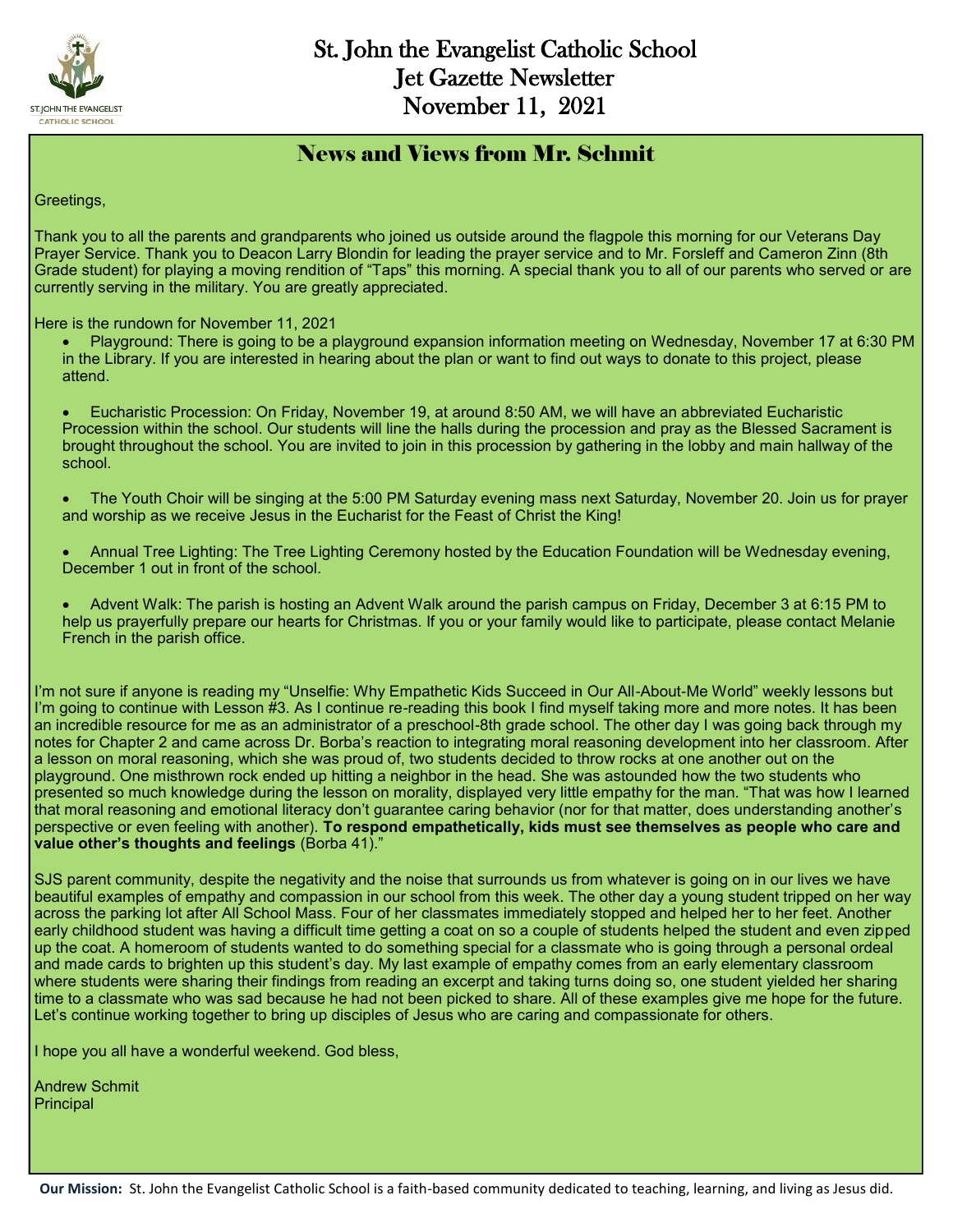# **Dates to Remember**

# **NOVEMBER**

| Friday       | 12 | <b>No School for Staff or Students</b> |
|--------------|----|----------------------------------------|
| Monday       | 15 | Annual Food Drive begins               |
| Saturday     | 20 | <b>Happy Birthday Mr. Garbutt!</b>     |
| Wednesday 24 |    | No School-Thanksgiving Break Begins    |
| Thursday     | 25 | <b>Happy Thanksgiving</b>              |
| Thursday     | 25 | <b>Happy Birthday Mrs. Wright!</b>     |
| Sunday       | 28 | <b>Advent Begins</b>                   |

## **Annual Food Drive**

Next week, we will be collecting non-perishable food items for our local St. Vincent de Paul Food Pantry. This will help them tremendously in stocking their shelves to provide items for the monthly food boxes that are donated to those in need.

Please feel free to donate any non-perishable items, especially those from the list provided below. Students can place donated items in the boxes outside their classroom. We will collect items until Tuesday, November 23rd.

#### **Suggested Items**

Boxed Cereal Macaroni and Cheese Tuna Fish Spaghetti or Elbow Macaroni noodles Instant Potatoes Pancake Mix Hamburger Helper Tomato Sauce/Spaghetti Sauce Canned Beef Stew/Chili/Baked Beans Cake Mix Jello or Pudding Mixes Vegetable Oil Peanut Butter and Jelly Toothpaste/Toothbrushes Shampoo and Conditioner



#### **Menu Change**

Due to supply chain issues, the lunch menu has changed for Monday. Unfortunately, we cannot get mini pancakes or mini waffles because they are out of stock. The choices for Monday's lunch are:

#### **Mini Pepperoni Calzonettes, Cheese Pizza, or WOW Butter Sandwich**

Thank you for understanding!

#### **Amazon Smile**

This holiday season, when you are shopping black Friday deals on [Amazon](http://www.chicagotribune.com/topic/business/amazon.com-ORCRP000672-topic.html) or purchasing last-minute gifts using your Amazon Prime account, be sure to shop on [smile.amazon.com](http://smile.amazon.com/) to support St. John Parish and School.

AmazonSmile is a simple and automatic way for you to support St. John School every time you shop, at no cost to you. Upon your first visit to [smile.amazon.com,](http://smile.amazon.com/) select St. John Parish and then begin shopping. You'll find the exact same low prices, vast selection and convenient shopping experience as **amazon.com**, with the added bonus that Amazon will donate a portion of the purchase price to your favorite 501(c)(3) charitable organization. Happy Holidays and happy shopping! Thank you for supporting SJS! Your commitment to the betterment of the parish and school is appreciated!

## **COLD WEATHER REMINDER**



Colder weather is upon us!! Please be sure students come to school everyday prepared to go outside. Our policy is to have outside recess everyday as long as temperatures are 10 degrees or above (factoring in the wind chill). Please be sure your children bring

warm coats or jackets for the cooler temperatures. It is also a good idea to label all items.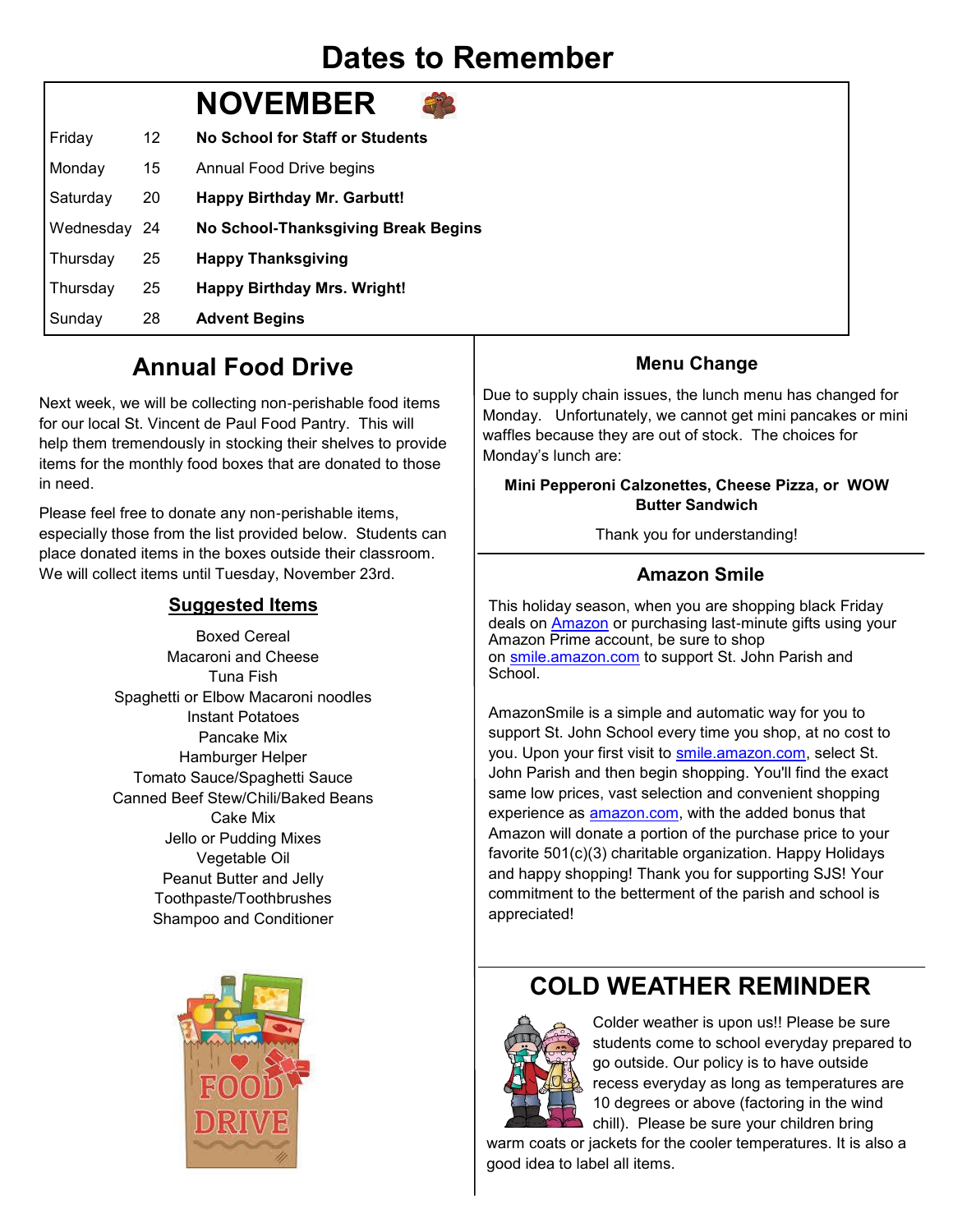## **Spiritwear**

We will be debuting even more new styles before Christmas so stay tuned. Spiritwear will make great gifts so check out our online Spiritwear shop [here](https://st-john-the-evangelist-catholic-spirit-wear.square.site/) if you haven't had the chance.



### **Save the Date**

The Education Foundation Annual Tree Lighting Ceremony will take place on December 1st. Please join us. Cookies and hot cocoa will be provided.



#### **8th Grade Fundraiser**

To raise money for the 8th grade Washington DC trip, our 8th graders are selling Christmas poinsettias. Poinsettias are sold for \$10 per plant. They come in red, pink or white



wrapped in holiday foil sold in a 6-inch pot. They make a perfect holiday gift or festive decoration. If you are interested in purchasing, please see an 8th grader in Ms. Feazel's homeroom class. Thank you and Happy Holidays!!

#### **Log Your Volunteer Hours**

To log your volunteer hours, go to our school website and click on the "Good Stewards" tab. Then, you can click on "Submit Parent Volunteer Hours." If you have questions, about how to log hours, please contact the office.



# **Athletics Update**

## **Boys Basketball**

It is time to register for 5/6 grade and 7/8 grade boys

basketball. Registration was due today, but we will still accept forms on Monday. Registration forms are available in the school office and are also attached to this email. A current sports physical dated April 15, 2021 or after is required. Fee to play is \$60. Practices will start the week of



December 15th and games will begin after Christmas break.

7th/8th Grade Boys interested in playing may attend sports conditioning clinics starting the week of November 15th:

Mondays: 6:30 PM to 8 PM

Saturdays: 10 AM to 12 PM

Sports conditioning clinics for boys in 5th/6th Grade interested in playing will start after Thanksgiving. More details coming soon.

#### **Volleyball**

#### **St. John Green and Gold Teams**

| Sat 11/13 | 9 AM Start at Powers   |
|-----------|------------------------|
| Wed 11/17 | 5 PM Start at St. John |
| Sat 11/20 | 9 AM Start at Powers   |



**Jr. Jets Sports Clinic Information Coming Soon!** 

## **PSA AUCTION NEWS**



## **The Big Game**

**Be sure to save the date for our PSA Auction to be held on February 5, 2022.**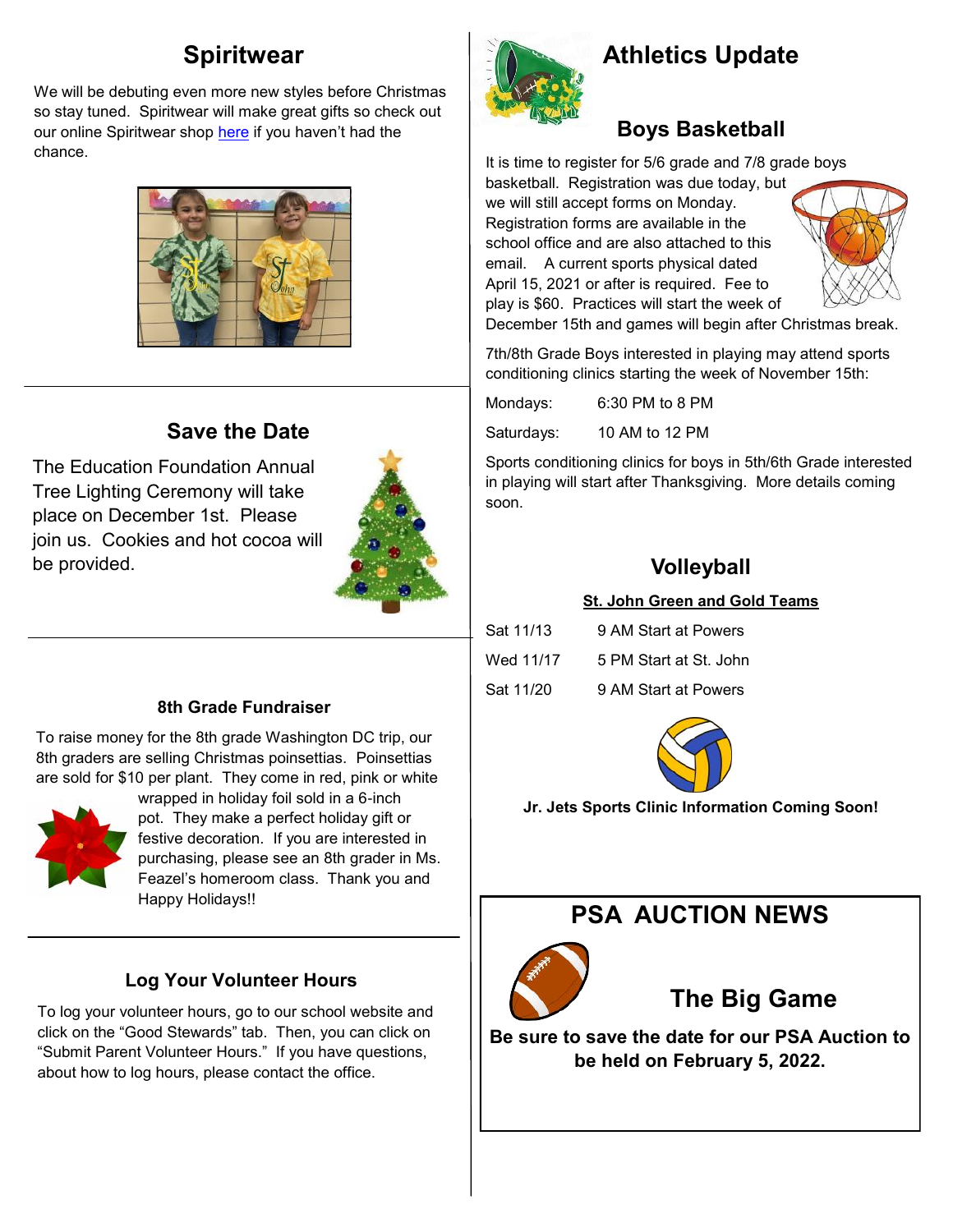# **ON A PERSONAL NOTE...**

# **Prayers:**

- For the Sementilli family who is mourning the unexpected loss of David's uncle, Shae Dunn.
- For Gabriela Lesneski who is recovering from an illness.

# **Thank You:**

- Thank you to all veterans for your courage and bravery in fighting for our freedom and protecting our country. We thank you for your service. May God bless you always!
- To everyone who was able to join us for our Veterans Day Prayer Service today.
- To Deacon Larry for leading our Veterans Day Prayer Service.
- To Mr. Forsleff and 8th grader, Cameron Zinn, for playing Taps at our Veterans Day Prayer Service.
- To the PSA for providing muffins and bagels for the staff this morning. What a nice surprise!









# **Building Foundations of Faith**

**Today's #microchallenge from bustedhalo.com**



To stay up to date with parish events, here is a link to the weekly parish bulletin: [https://](https://www.stjohnfenton.org/bulletin.html) [www.stjohnfenton.org/bulletin.html](https://www.stjohnfenton.org/bulletin.html) 

**Thank you to all who supported Applefest 2021. Information regarding next year's Applefest, which will be the 50th anniversary of Applefest, will be coming soon. Stay tuned for how you can get involved.**